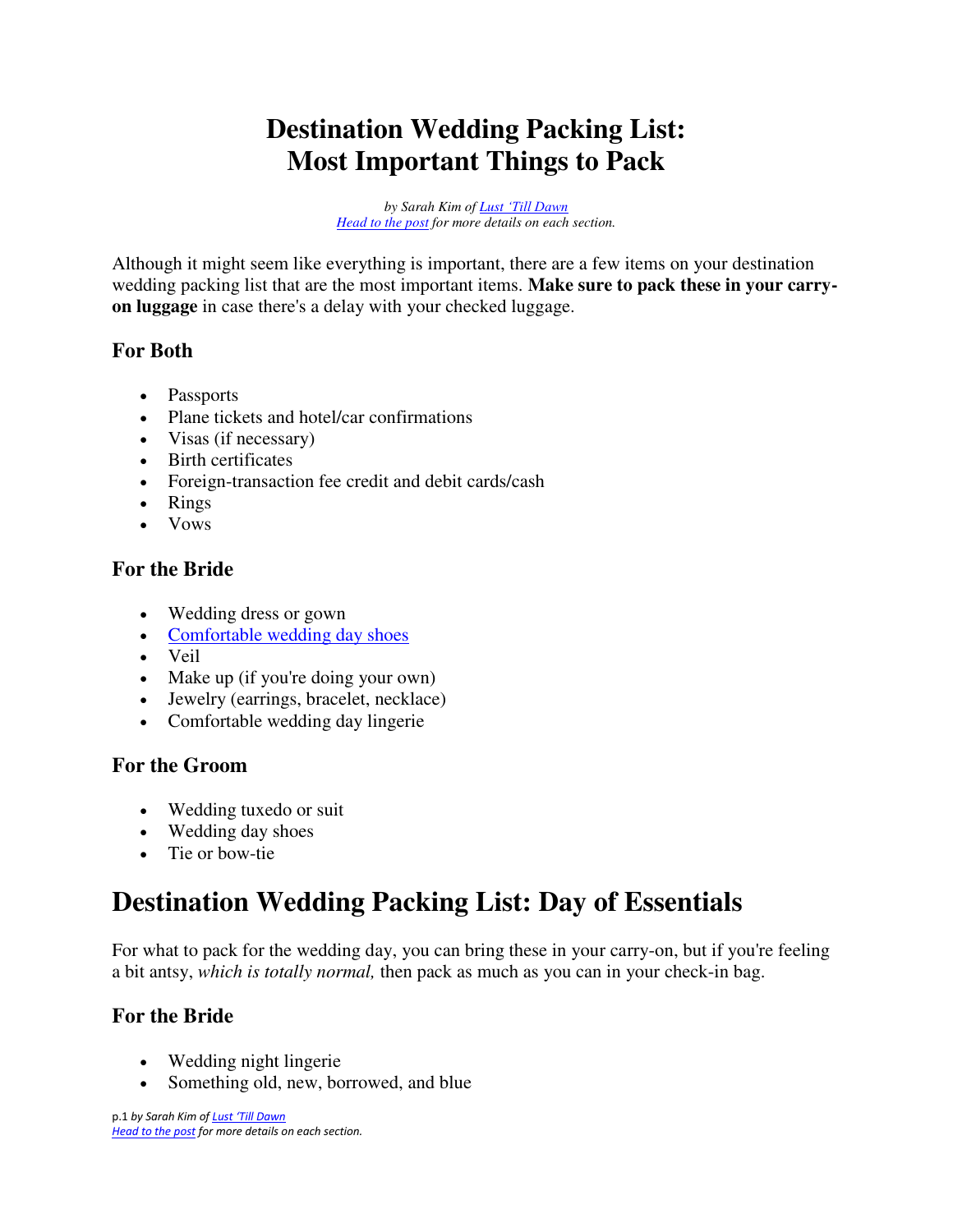- Silk bouquet (if you're not getting a fresh one there)
- Hair accessories such as clips, bobby pins, etc.
- [Make up setting spray](https://amzn.to/2OlbBrv)
- [Dual-voltage hair straightener or curling iron\\*](https://www.fromlusttilldawn.com/all-about-using-dual-voltage-hair-appliances-abroad/)
- [Change of shoes f](https://rstyle.me/~aDS30)or dancing the night away at your reception and/or matches your reception dress

\*Your regular hair straightener or curling iron may not work abroad because of the difference in a country's voltage. Pleas[e read this post t](https://www.fromlusttilldawn.com/all-about-using-dual-voltage-hair-appliances-abroad/)o make sure you have a working hair appliance abroad.

#### **For the Wedding Ceremony and Reception**

- Aisle runner
- Decorations
- Ring bearer pillow
- Flower girl basket
- Programs
- Ceremony items like unity candle or
- Knick-knacks for guests such as fans or bubbles
- Cake topper
- A wedding invitation for the photos
- Menus
- Guestbook
- Seating place cards and table numbers
- Guest gifts and/or welcome bags\*

\*You may want to have a receipt on hand to show at customs so they know you are not reselling these. Most likely, you won't be questioned, but it's always a good idea to be extra prepped for your special day.

### **Electronics**

Normally, adapters and multiple port USB charging stations aren't on your usual list of things to bring to a wedding but because you are traveling abroad, they are quite important to enable your electronics to work abroad. Here's what to pack for your destination wedding:

- [Universal adapter](https://amzn.to/2xfeXot)
- [Multiple port USB charging station](https://amzn.to/2CUBBsl) (must use with an adapter if US plug)
- Camera and related charger
- Memory card
- Cell phone and related cord
- Local sim card or international data plan for your phone

## **Toiletries and Self-Care Items**

p.2 *by Sarah Kim of Lust ['Till Dawn](http://www.fromlusttilldawn.com/) [Head to the post f](https://www.fromlusttilldawn.com/the-most-complete-stress-free-destination-wedding-packing-list)or more details on each section.*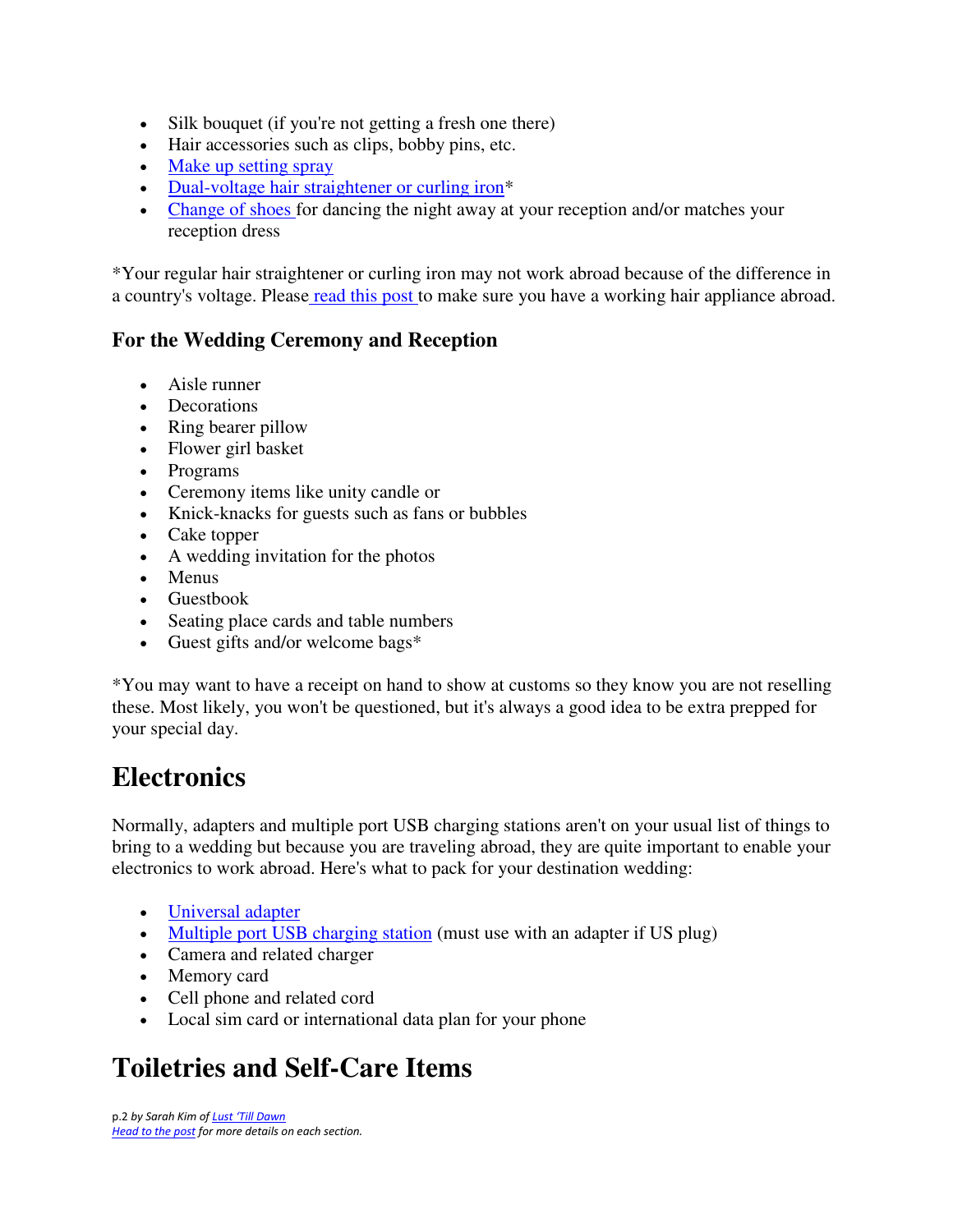You'll want your hygiene and health to be at its best on your wedding day abroad so perhaps you'll want to pack a few of these items here:

- Toothpaste and toothbrush
- Deodorant
- Hair brush
- Razor
- Shaving cream
- Face wash
- Shampoo and conditioner because the hotel's complimentary toiletries aren't always the best
- Nail clippers
- Tweezers
- Small scissors
- Nail filer
- Nail polish and remover
- Sunscreen
- Aloe vera
- Insect repllent
- Glasses
- Contact lenses (extra is a good idea!)
- Birth control pills
- Over-the-counter medicine
- Supplements
- Prescription medicine
- Tampons, pads, or Diva Cup<sup>\*</sup>

\*I wore [the Diva Cup](https://www.fromlusttilldawn.com/why-you-should-use-the-diva-cup-for-travel/) on my wedding day and didn't have to change it once. I didn't even realize I started my period.

### **Items for Flying Comfortably**

Now these might not be the most necessary items for a flight, but having them will make your flight more comfortable so you can be in tip-top shape for your important day.

- Entertainment
- Pillow
- Snacks
- Melatonin or sleeping pills
- Light jacket or shawl
- Ear plugs
- Eye mask
- Water bottle to refill at the airport

# **Bridal Clothes Packing Ideas**

p.3 *by Sarah Kim of Lust ['Till Dawn](http://www.fromlusttilldawn.com/) [Head to the post f](https://www.fromlusttilldawn.com/the-most-complete-stress-free-destination-wedding-packing-list)or more details on each section.*